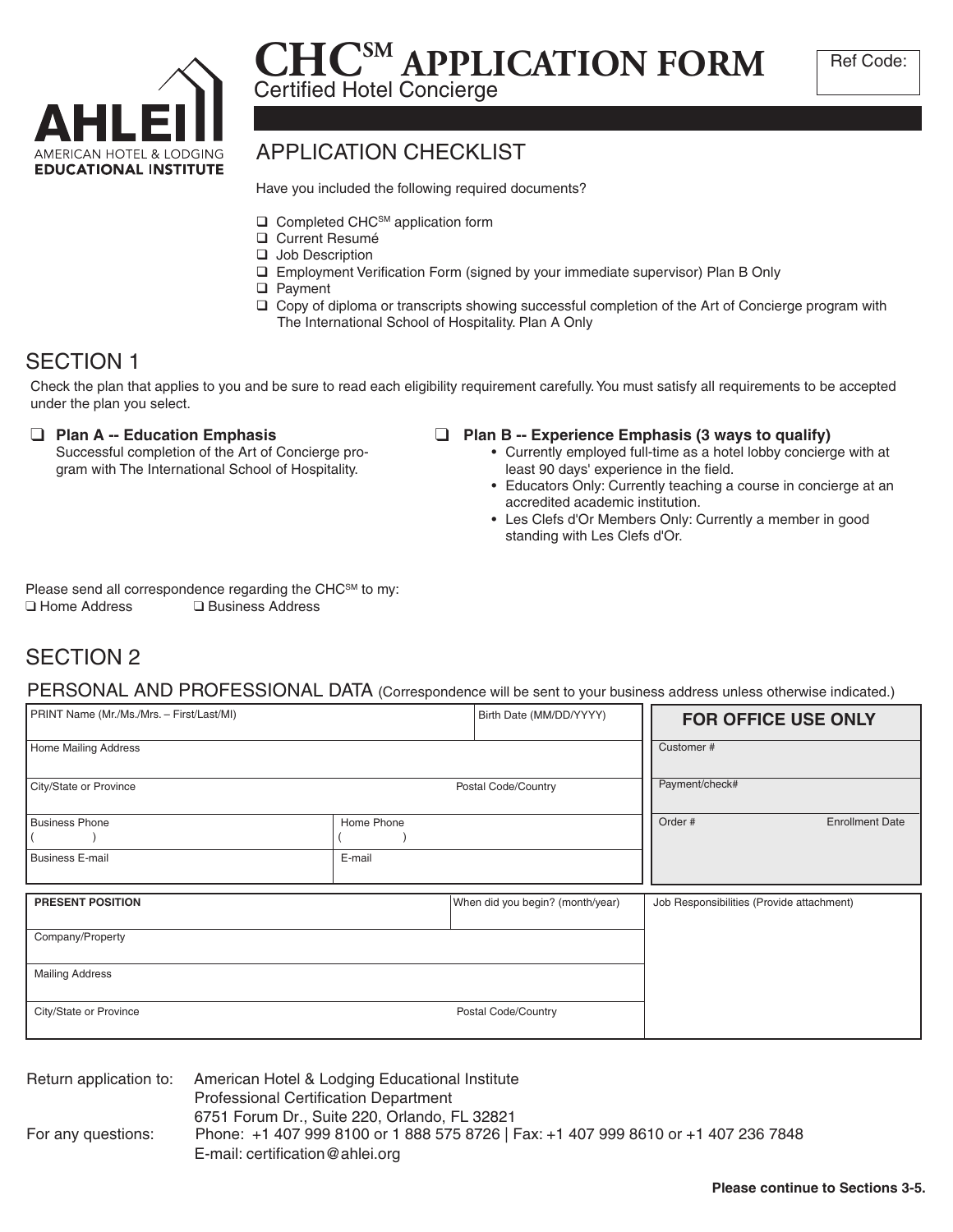## SECTION 3 – FEES/PAYMENT

| The CHC <sup>SM</sup> certification program fee is U.S. \$275 for employees of AHLA member properties in the U.S./Canada; and for current members<br>of Les Clefs d'Or; U.S. \$325 for employees of non-AHLA member properties and all properties outside the U.S./Canada. If for some reason<br>you do not meet the requirements, your program fee will be returned in full. If for any reason you do not complete your certification within one<br>year after acceptance into the program, your program fee is forfeited. Fees are non-refundable and non-transferable. (Prices are subject<br>to change without notice; State taxes may be applicable). |  |  |  |  |  |
|------------------------------------------------------------------------------------------------------------------------------------------------------------------------------------------------------------------------------------------------------------------------------------------------------------------------------------------------------------------------------------------------------------------------------------------------------------------------------------------------------------------------------------------------------------------------------------------------------------------------------------------------------------|--|--|--|--|--|
| This fee includes:<br>• Exam preparation material for the Certified Hotel Concierge.<br>• Application and Exam Fee.<br>• Certificate and the CHC <sup>SM</sup> Designation for candidates who successfully pass the certification exam.                                                                                                                                                                                                                                                                                                                                                                                                                    |  |  |  |  |  |
| At this time my property is a member of the American Hotel & Lodging Association (AHLA):<br>□<br>$\Box$ No $\Box$ Yes If yes, provide Member Number (if available):                                                                                                                                                                                                                                                                                                                                                                                                                                                                                        |  |  |  |  |  |
| I am a current Les Clefs d'Or member.<br>$\Box$                                                                                                                                                                                                                                                                                                                                                                                                                                                                                                                                                                                                            |  |  |  |  |  |
| My check or money order is enclosed, made payable in U.S. funds drawn on a U.S. bank to: <b>NRA Solutions</b> .<br>❏                                                                                                                                                                                                                                                                                                                                                                                                                                                                                                                                       |  |  |  |  |  |
| Please bill my credit card: □ Visa □ Mastercard □ American Express □ Discover Card<br>$\Box$                                                                                                                                                                                                                                                                                                                                                                                                                                                                                                                                                               |  |  |  |  |  |
|                                                                                                                                                                                                                                                                                                                                                                                                                                                                                                                                                                                                                                                            |  |  |  |  |  |
|                                                                                                                                                                                                                                                                                                                                                                                                                                                                                                                                                                                                                                                            |  |  |  |  |  |
|                                                                                                                                                                                                                                                                                                                                                                                                                                                                                                                                                                                                                                                            |  |  |  |  |  |
|                                                                                                                                                                                                                                                                                                                                                                                                                                                                                                                                                                                                                                                            |  |  |  |  |  |

### SECTION 4 - THE CHC<sup>SM</sup> EXAMINATION

The CHC<sup>SM</sup> exam is a 60-question multiple choice exam that can be taken at the conclusion of the CHC<sup>SM</sup> workshop (classroom or online), or online only (non-worksop). The passing standard for the CHC<sup>SM</sup> exam is 70%. Candidates who do not achieve a 70% score are allowed to retake the exam up to two additional times at a cost of U.S. \$50 per attempt.

Although a proctor is not required (non-workshop), candidates are not allowed to receive any oral or written assistance during the exam and must sign the electronic candidate examination agreement that is displayed once the exam has been accessed. Any violation of the procedures or restrictions outlined in the agreement or failure to sign the electronic agreement will result in immediate disqualification as a candidate for certification and may also result in the permanent loss of a candidate's ability to seek certification at a later date.

## SECTION 5 – CERTIFICATION AGREEMENT

Please read the following Certification Agreement and sign and date it at the bottom. We **must** have your signature below to process your application.

The information I have provided is accurate. I understand that acceptance into the CHC<sup>SM</sup> program is based on this application, any support materials I have enclosed, and a favorable recommendation from my reference. I give the American Hotel & Lodging Educational Institute (AHLEI) permission to thoroughly investigate my past employment, education, and professional development activities. I release from liability all persons and companies supplying such information. I indemnify all persons I have listed in this application against any liability which might result from such an investigation. If I am accepted as a CHC<sup>sM</sup> candidate, I will have one year to complete all program requirements. If I do not complete the program within one year I will have to re-apply and submit all fees. I agree to hold AHLEI and its Certification Commission harmless from any and all liability in the event this application is rejected on the basis of the information furnished by me or third persons which would, in the judgment of AHLEI, make me ineligible for certification. I agree to accept the Certification Commission's decision as to my eligibility for this certification.

| Signature.  | Date |
|-------------|------|
| Print Name. |      |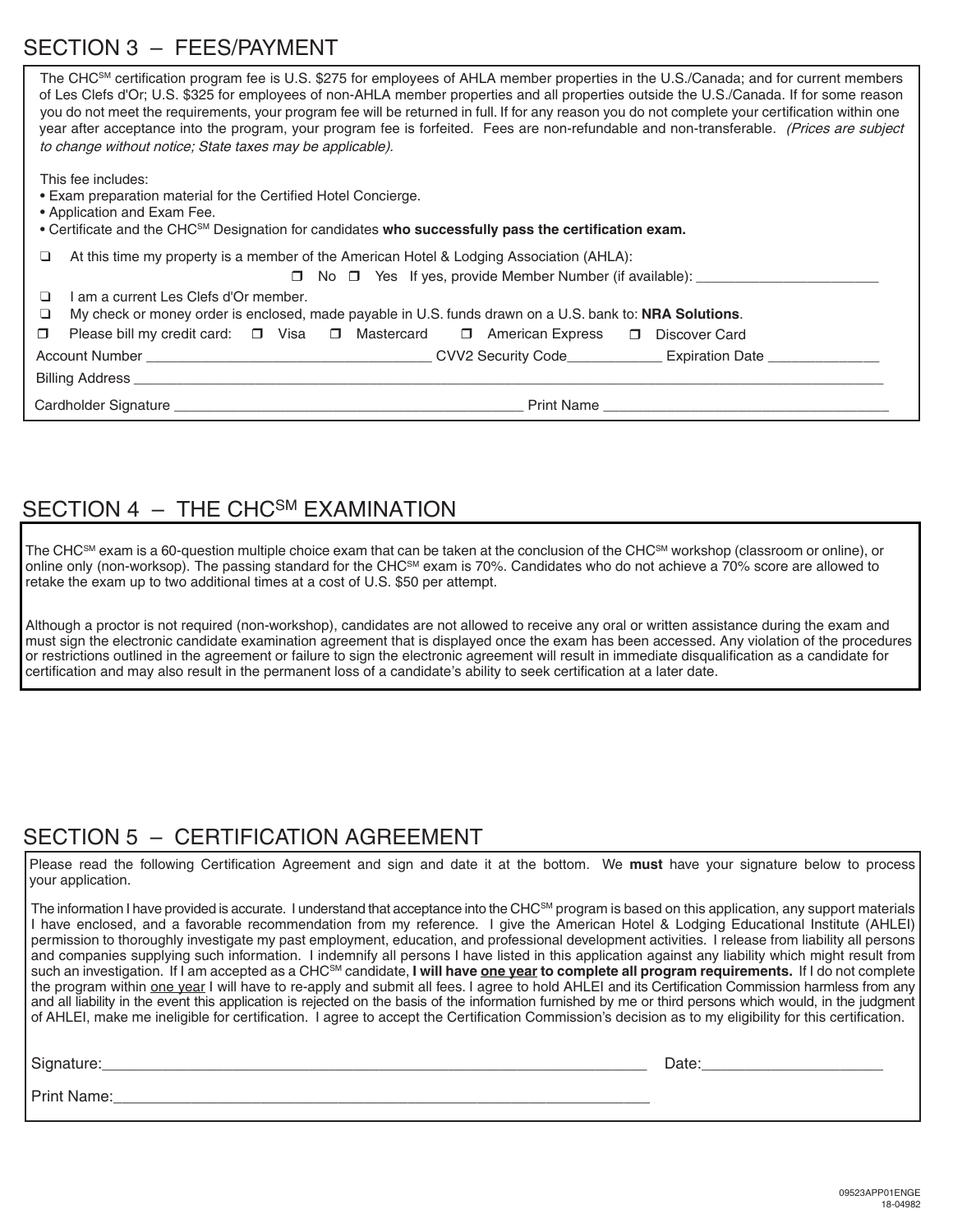

# **CHCSM RECOMMENDATION AND EMPLOYMENT VERIFICATION FORM**

Certified Hotel Concierge

PLEASE TYPE OR PRINT CLEARLY. The Certified Hotel Concierge (CHC<sup>SM</sup>) designation recognizes those individuals who have demonstrated knowledge of the skills and abilities needed to perform effectively as a hotel lobby concierge. Those who earn the CHC<sup>SM</sup> are seen as highly competent, respected professionals who are knowledgeable in their positions.

Please complete the information below on behalf of the individual applying for certification. Acceptance into the CHC<sup>SM</sup> program is contingent on verification of employment. The applicant has been directed to give this form to an **immediate supervisor or corporate representative.**

**(Note: AHLEI's Certification Department will not accept verification statements from relatives of potential certification candidates.)**

| I verify that                     | (name)                |         |              |
|-----------------------------------|-----------------------|---------|--------------|
| has been employed with            | (property or company) |         |              |
| in the position of                | (title)               |         |              |
| for the period of                 | (month/year)          | through | (month/year) |
| His/Her responsibilities include: |                       |         |              |
|                                   |                       |         |              |
| Additional comments:              |                       |         |              |

Based on the applicant's experience and competence:

I attest that the above information is true and understand that any misinformation provided will affect the candidacy of  $\Box$ stated CHC<sup>sM</sup> applicant. I will, if called upon, answer any questions regarding the employment of the stated CHC<sup>sM</sup> applicant.

| Signature:            | Date:    |           |                  |  |  |  |
|-----------------------|----------|-----------|------------------|--|--|--|
| Your Name (Mr./Ms.):  |          |           |                  |  |  |  |
| Title:                |          | Property: |                  |  |  |  |
| Address:              |          | City:     |                  |  |  |  |
| State or Province:    | Country: |           | Zip/Postal Code: |  |  |  |
| Business Telephone: ( | E-mail:  |           |                  |  |  |  |